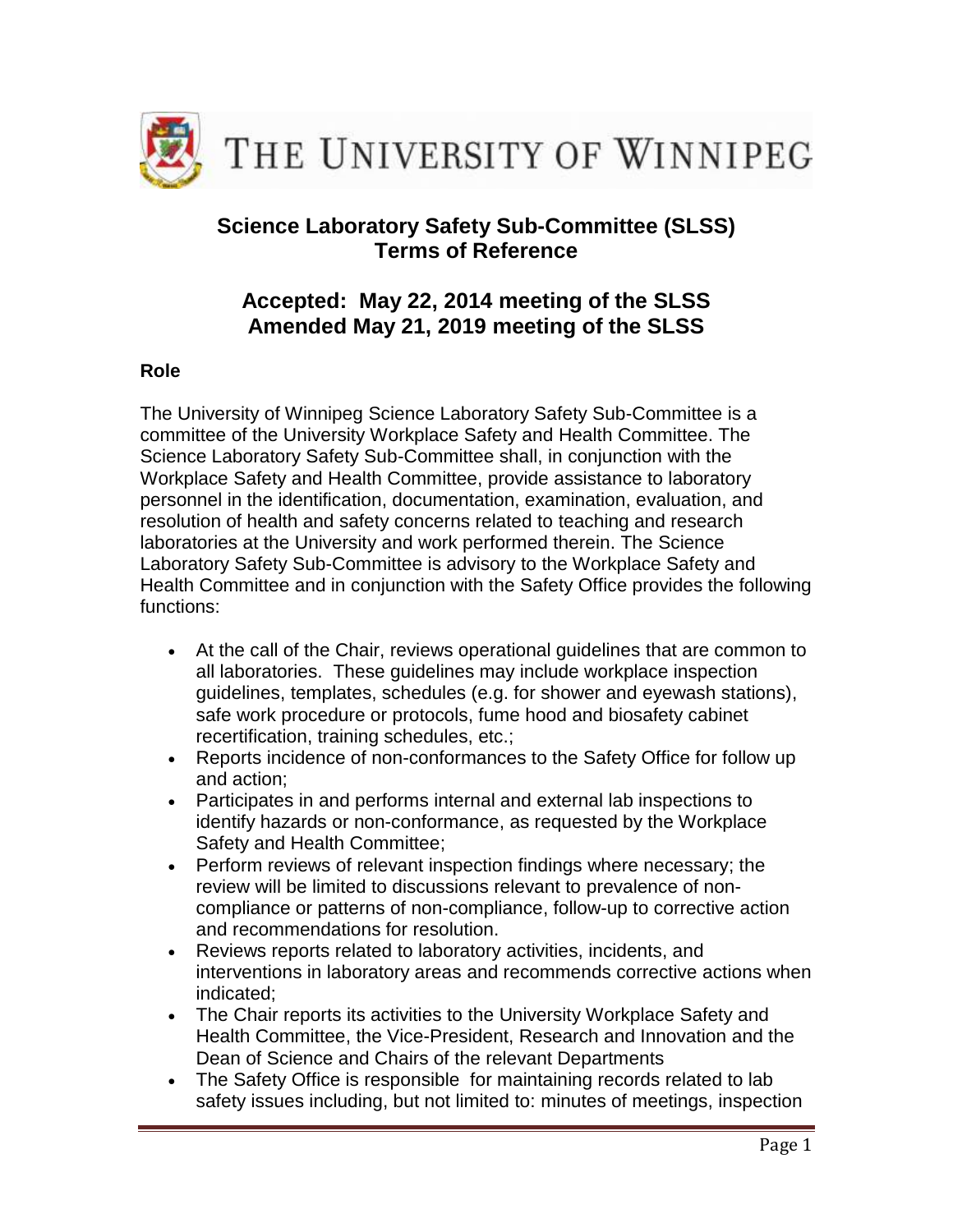records, incident reports, training and other relevant activities of the Committee.

- Participates in workgroups as required to discuss specific issues/concerns/guidelines/processes.
- Makes recommendations to the Workplace Safety and Health Committee as appropriate.

## **Membership**

1. Voting members

The following members and their alternates are considered department representatives.in the absence of nomination from employee group, members are appointed by the Vice-President, Research and Innovation and the Dean of Science, in consultation with Department Chairs.

a) One (1) AESES support staff member who is actively working in laboratories, and one faculty member who has their own research lab from each of the following departments:

- Department of Chemistry
- Department of Biology
- Department of Geography/Environmental Science
- Department of Physics

b) One (1) AESES support staff/faculty member who is actively working in laboratories from each of the following departments/centers:

- Department of Anthropology
- Department of Psychology
- Department of Kinesiology and Applied Health
- Centre for Forest Interdisciplinary Research (CFIR)
- Centre for Terrestrial and Planetary Exploration (CTAPE)

c) One (1) active graduate student and/or an alternate from the Department of **Biology** 

d) One (1) Support Staff/Faculty member from the Collegiate as appointed by the Dean of the Collegiate

e) One (1) support staff member appointed by the Director of Physical Plant:

2. Non-voting members

Lab Safety Officer Manager, Safety and Health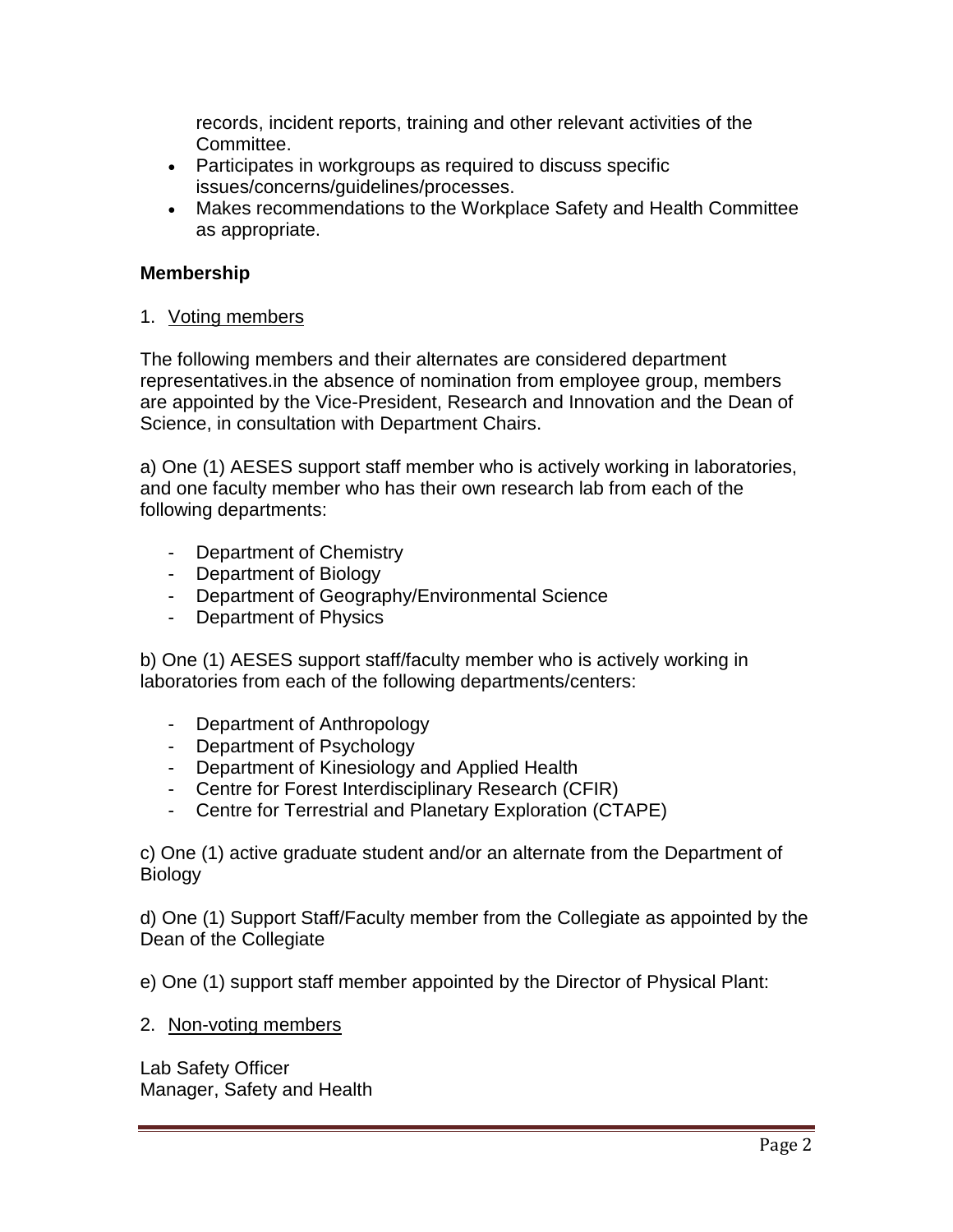## 3. Alternates

Each department must register an alternate Science Laboratory Safety Sub-Committee member (of each type, as applicable) for the purpose of attending meetings in the event that the regular member(s) of the Committee from their department is/are unavailable.

#### 4. Chairperson

The Associate Dean of Science will be the Chair of the committee. The members of the Committee shall choose one of their members to act as Vice-Chair, in the event of the Chair's absence.

#### **Resources**

In the course of identifying, examining, and evaluating health and safety issues, the Science Laboratory Safety Sub-Committee may recommend assistance from other individuals or services within or external to the University of Winnipeg. (e.g. Fire Officers, Safety Officers from Workplace Safety and Health Division, University of Winnipeg Director of Emergency Preparedness.)

#### **Term**

Two years renewable

**Quorum – Quorum shall be reached when 70% of committee members are present at a meeting. This Subcommittee will make its recommendations through consensus. A simple majority of committee members present at a meeting is sufficient to form a consensus.**

### **Meetings**

The Science Laboratory Safety Sub-Committee shall meet at the call of the Chair but not less than 4 times a year. Meetings will be no less than 3 weeks prior to the Workplace Safety and Health Committee meeting. Additional meetings may be called at the discretion of the Chair.

### **Reporting**

The representatives from these areas/departments will be responsible for ensuring that any written guidelines/procedures and/or policies discussed at the subcommittee meetings are forwarded to their Department Chair(s) to obtain consultation or feedback from the Department. The Department Chairs will then ensure that information is provided to their department for consultation purposes. Chairs, upon obtaining consultation from their members, will then prepare the department's feedback to the subcommittee.